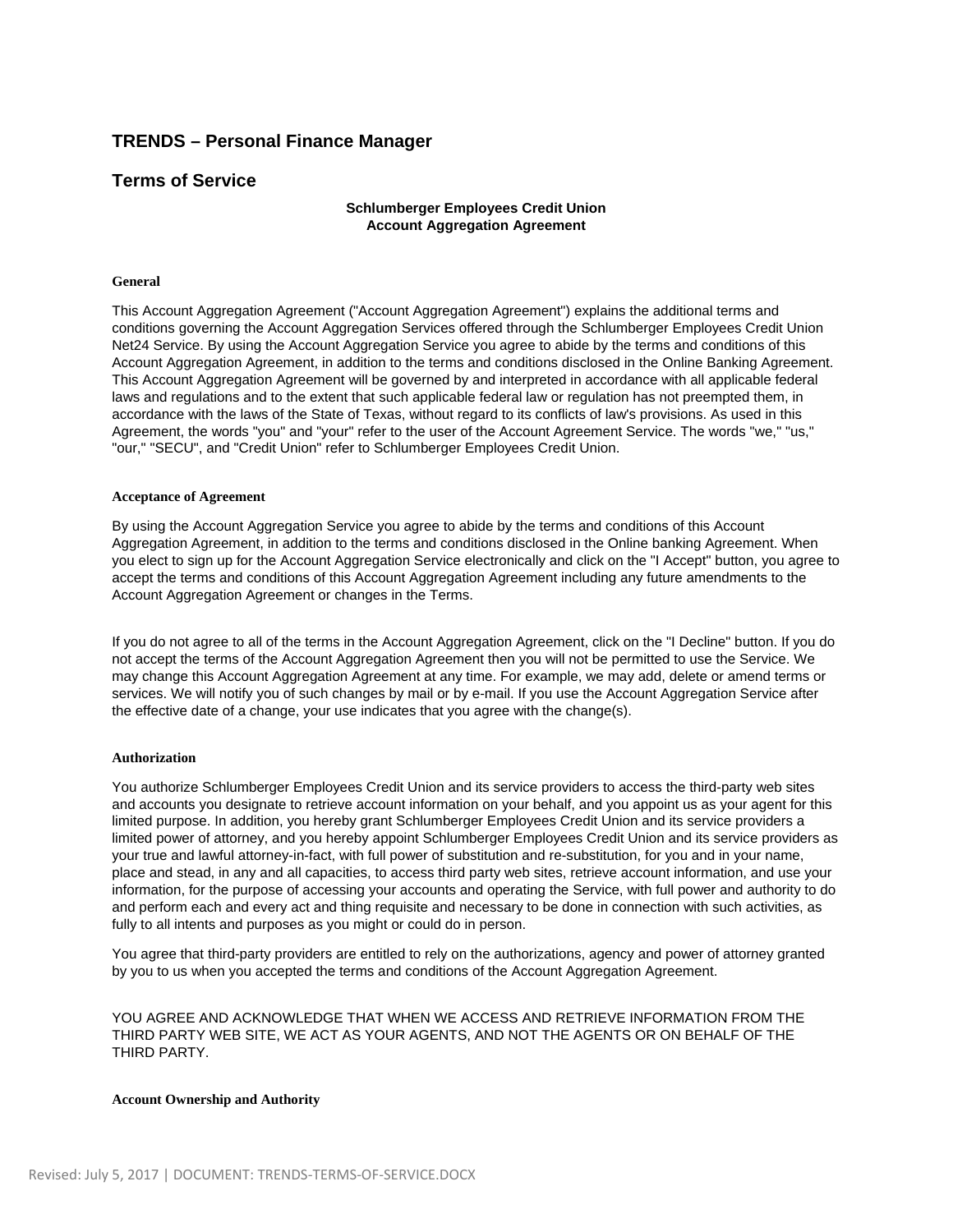You represent that you are a legal owner of the accounts at the third party web sites that you include in the Service and that you have the authority to designate us as your agent, use the Service, and give us your passwords, usernames and all other information that you provide to us.

# **Balance and Other Information**

You understand that the account balance and other information reflected in the Service will be effective as of the most recent system update. The information may not be accurate if the update was not successfully completed or the information obtained during the update from the third party is otherwise not accurate or current. Data and other information is provided for informational purposes only, and is not intended for trading or transactional purposes.

## **Alert Service**

The alerts service enables you to receive a notice via e-mail or other devices concerning available information in your Third-Party Accounts. You can set alerts for each of your Third-Party Accounts registered on the Financial Dashboard. You are responsible for determining the criteria that governs the alert and the alert will be sent to you based upon the instructions you provide to us. Your instructions are neither reviewed nor verified by Schlumberger Employees Credit Union prior to or following activation of any alert. At any point, you can enable or disable an alert, or delete the alert altogether.

You understand and accept that an alert is transmitted electronically and you acknowledge that you have no expectation of privacy with respect to such information. You acknowledge that the information in the alert is unencrypted, may include your name and information pertaining to your account(s), and can be accessed, used, or misappropriated by unintended third-party recipients. Schlumberger Employees Credit Union is not responsible for any unauthorized use or misappropriation of any and all information transmitted through the alert. Additionally, we do not guarantee the delivery or the accuracy of the contents of each alert. You acknowledge and agree that delivery of an alert may be delayed or prevented by factor(s) outside our control and we shall not be liable for any losses or missed opportunities incurred by you due to the delayed, non-delivery or misdirected delivery of an alert.

This service is provided as a convenience to you for information purposes only. Schlumberger Employees Credit Union reserves the right to terminate its alert service at any time without prior notice to you, and shall not be liable for any direct, indirect, special, incidental, or consequential damages caused by (a) non-delivery, delayed delivery, or the misdirected delivery of an alert; (b) inaccurate or incomplete information in an alert; or (c) your reliance on or use of the information provided in an alert for any purpose. We do not currently impose a fee for this service but Schlumberger Employees Credit Union retains the right to charge fees at a later date if we provide you with a notice of such change-in-terms**.**

#### **Other Agreements**

Using the Service will also be affected by the agreements between us and you for your SECU deposit accounts, credit cards, and loans, including the SECU deposit, and terms for your accounts located in our Membership Agreement Disclosure. Using the Service does not change the agreements you already have with us on those accounts. You should review those agreements for any applicable fees, for limitations on the number of transfers you can make, and for other restrictions that might impact your use of an account with the Service. The terms and conditions of any other such agreements govern the terms and conditions of this Account Aggregation Agreement except that in the event of a conflict, the terms and conditions of this Account Aggregation Agreement shall govern; provided, however, that in the event of a conflict between the terms and conditions of this Account Aggregation Agreement and the Online Banking Agreement, the terms and conditions of the Online Banking Agreement shall govern.

#### **Updating Records**

You agree to promptly update your registration records if your e-mail address or other information changes. You may update your records, such as your e-mail address, by selecting the "Edit Your Profile" section within the Account Aggregation Service. You are responsible for the accuracy of all of the information you input, and agree that we may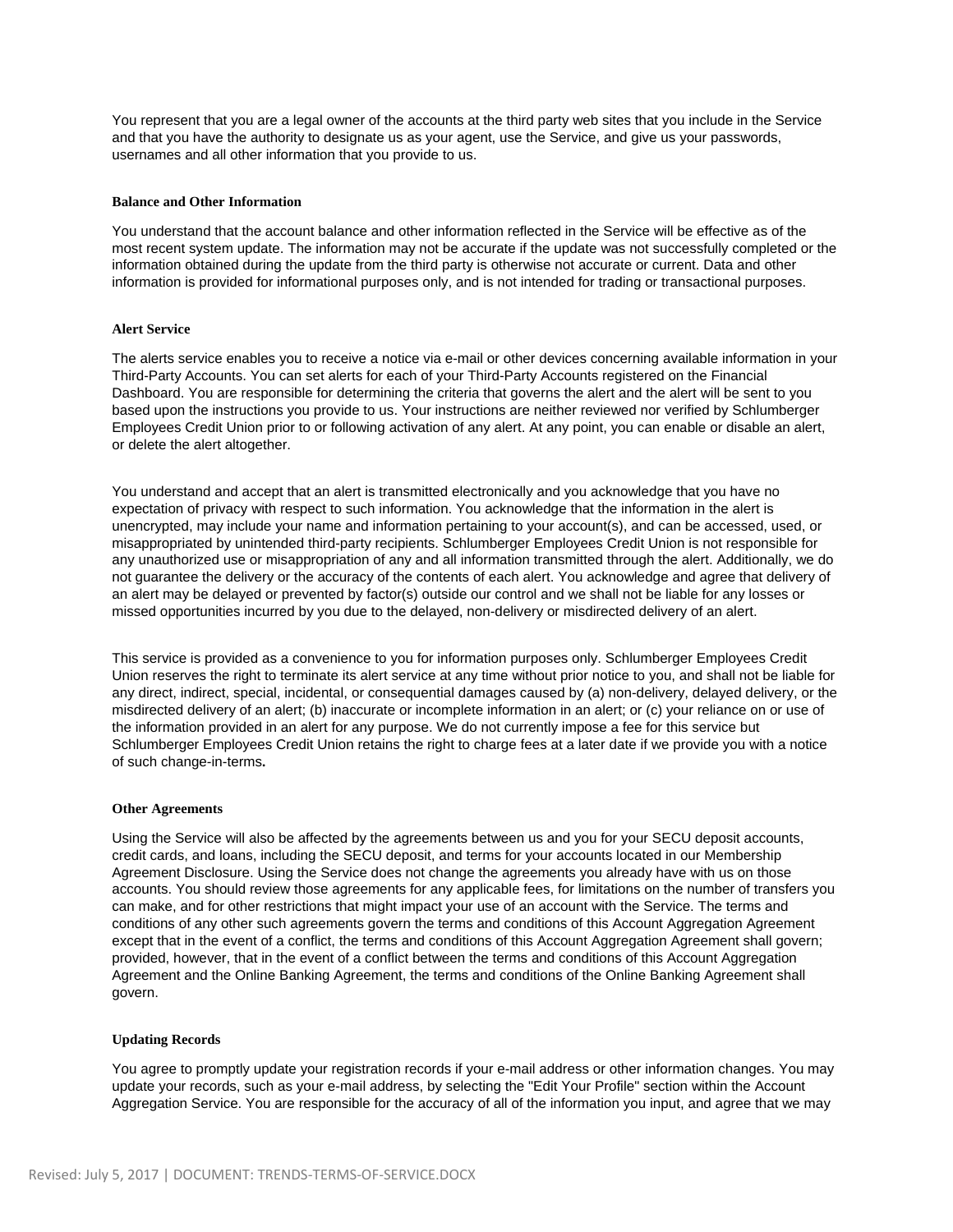rely on the information you provide, without further verification, when processing requests you initiate through the Service.

YOU AGREE THAT SCHLUMBERGER EMPLOYEES CREDIT UNION SHALL NOT BE LIABLE FOR ANY COSTS, FEES, LOSSES OR DAMAGES OF ANY KIND INCURRED AS A RESULT OF ANY INACCURACY, INCOMPLETENESS OR MISINFORMATION CONTAINED IN THE INFORMATION YOU HAVE PROVIDED TO US.

## **Cancellation**

Your Service remains in effect until it is terminated by you or Schlumberger Employees Credit Union. You may cancel your Service at any time by notifying us of your intent to cancel in writing, through Online Banking email, or by calling your branch, and your Service will be cancelled after Schlumberger Employees Credit Union has had a reasonable opportunity to act upon your cancellation request. You agree to use the Account Aggregation Service only for bona fide lawful purposes. We may suspend or terminate your participation in the Service for any reason, at any time. We will try to notify you in advance, but we are not obliged to do so. We shall have no obligation to honor any instruction, in whole or in part, that (a) is or we reasonably believe is used for any illegal or improper purpose or activity; (b) we have reason to believe may not be authorized by you; (c) would violate any law, rule or regulation applicable to us, the Account Aggregation Service, you or any other party; (d) is not in accordance with any other requirement stated in this Account Aggregation Agreement or Online Banking Agreement, any other applicable agreement with us, or any of our policies, procedures or practices; or (e) for our protection or yours, we have reasonable cause not to honor.

We reserve the right to refuse to honor an instruction or suspend or terminate your Service, in whole or in part, at any time, with or without cause and with or without notice, and may immediately do so including, without limitation, if: (a) we have reason to believe that your account has been compromised or mismanaged in any way, such as by unauthorized or erroneous use of your password; or (b) we believe your Service is not being used for its intended, bona fide and lawful purposes under this Account Aggregation Agreement or Online Banking Agreement; (c) your account is closed, access to your account is restricted for any reason, or if you do not use this Account Aggregation Service for a period of time after being notified by the Credit Union; (d) following initial enrollment you do not use the Account Aggregation Service, after being notified by the Credit Union, we may automatically suspend or terminate the Service without further notice to you. Termination will not affect your liability or obligations under this Account Aggregation Agreement or the Online Banking Agreement for actions we've taken on your behalf.

#### **Access to Account Information for Non-Schlumberger Employees Credit Union Accounts**

You understand and agree that, in order to provide the Service, it is necessary for Schlumberger Employees Credit Union to access other financial institutions', credit unions', and brokerage companies' Web sites and data bases containing information regarding your accounts and financial relationships as designated by you ("Account(s)"), on your behalf, to retrieve information as requested or authorized by you. By using the Service, you agree to authorize Schlumberger Employees Credit Union to access such Account(s) to retrieve such information as requested or authorized by you, or for any other purpose authorized by this Agreement. You represent and warrant that the information you are providing us with is true, correct and complete. You represent and warrant to us that you have the right to authorize and permit us access to your Account(s), you assure us that by disclosing the information to us and by authorizing us to use such information to access your Account(s), and you are not violating any third party rights. You hereby authorize and permit Schlumberger Employees Credit Union to use any information submitted by you to Schlumberger Employees Credit Union (such as account passwords and user names) to accomplish these purposes and to configure the Service to be compatible with the Account(s). You understand and agree that at all times your relationship with each Account(s) provider is independent of Schlumberger Employees Credit Union and your use of the Service. Schlumberger Employees Credit Union will not be responsible for any acts or omissions by the financial institution or other provider of any Account(s), including without limitation any modification, interruption or discontinuance of any Account(s) by such provider.

#### **Liability**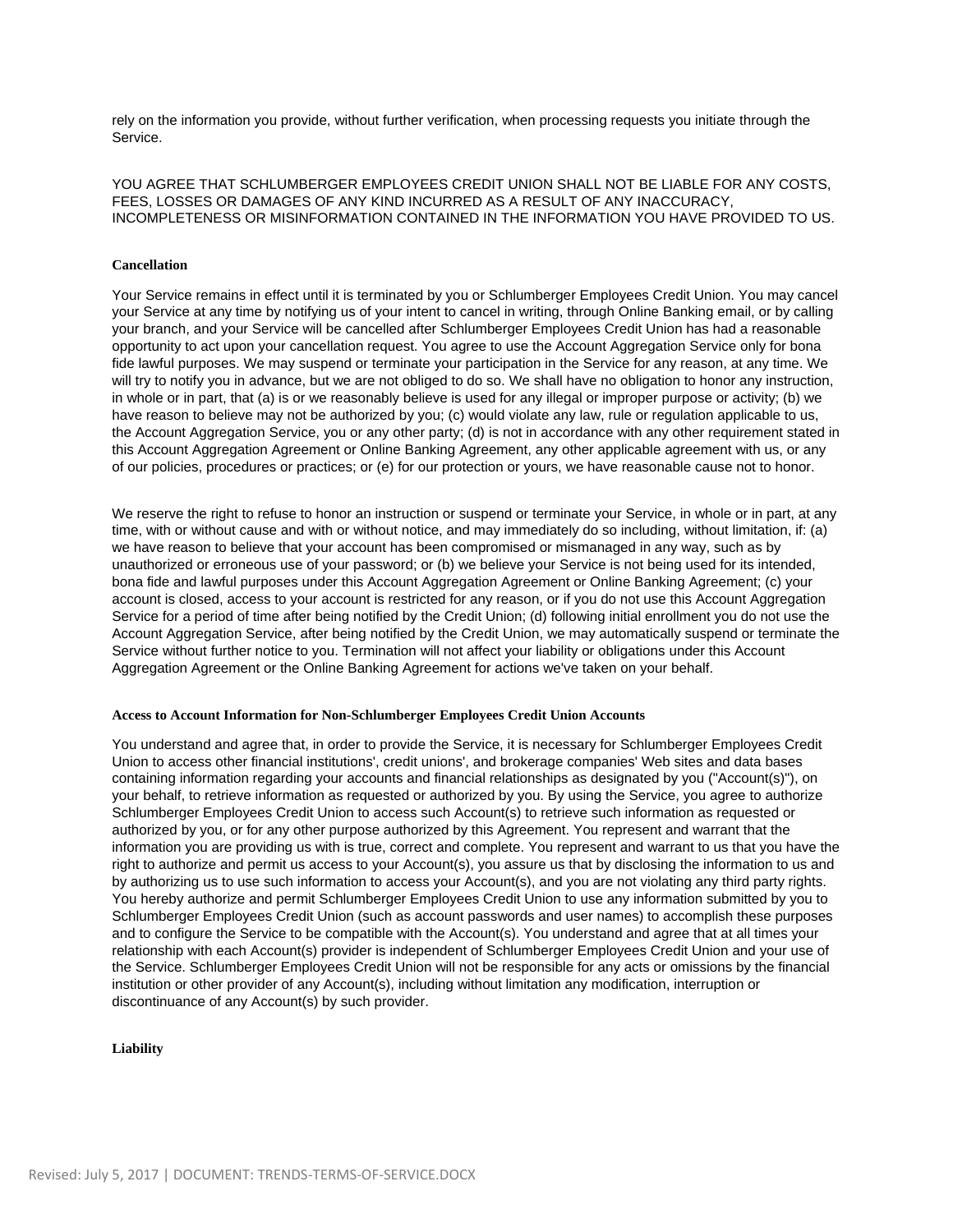You agree that we are not liable for any errors or delays in the information provided by the Service, or for any actions taken in reliance thereon. The Service provides links to selected institutions for your convenience only. We do not endorse or recommend the service of any institution. The institution you select is solely responsible for its services to you. When using the Service, you have the ability to directly connect to a third-party web site. Transactions and inquiries you initiate at such a site are not made though the Schlumberger Employees Credit Union Account Aggregation Service, and we have no responsibility for such transactions. You are responsible for all fees charged by the third-party in connection with such transactions and accounts, and you agree to comply with the terms and conditions of those accounts. If you have a dispute or question about any transactions on such site, you agree to direct your questions to the account provider.

YOU AGREE THAT SCHLUMBERGER EMPLOYEES CREDIT UNION SHALL NOT BE LIABLE FOR ANY COSTS, FEES, LOSSES OR DAMAGES OF ANY KIND INCURRED AS A RESULT OF (1) SCHLUMBERGER EMPLOYEES CREDIT UNION'S ACCESS TO THE ACCOUNT(S); (2) SCHLUMBERGER EMPLOYEES CREDIT UNION'S RETRIEVAL OF OR INABILITY TO RETRIEVE INFORMATION FROM THE THIRD PARTY ACCOUNT PROVIDER OR ITS WEBSITES; (3) ANY INACCURACY, INCOMPLETENESS OR MISINFORMATION CONTAINED IN THE INFORMATION PROVIDED BY THE THIRD PARTY ACCOUNT PROVIDER; (4) ANY CHARGES IMPOSED BY THE THIRD PARTY ACCOUNT PROVIDER; AND (5) YOUR USE OF THE SERVICE.

We are not responsible for any Internet access, Internet Service Provider, financial software or other product or service relating to your computer or the World Wide Web or your telephone or telephone service. We are not responsible for any damage to your computer, software, modem, telephone or other property resulting from your use of the Service. Without limiting the generality of the wording above, we are not responsible for any loss, damage or injury resulting from an interruption in your electrical power or telephone service; the disconnecting of your telephone service by your telephone company or from deficiencies in your line quality; or any defect or malfunction of your computer, modem or telephone service**.**

# **Links to Third Party Sites**

The Schlumberger Employees Credit Union Web site may contain links to other Web sites ("Linked Sites"). Such links are provided solely as a convenience for you. While Schlumberger Employees Credit Union will attempt to select and provide links to Linked Sites that it believes may be of interest to its members, Schlumberger Employees Credit Union does not screen, approve, review or otherwise endorse any content or information contained in any Linked Sites. You acknowledge and agree that Schlumberger Employees Credit Union, its affiliates and partners are not responsible for the contents of any Linked Sites, including the accuracy or availability of information provided by Linked Sites, and make no representations or warranties regarding the Linked Sites or your use of them.

# **No Unlawful or Prohibited Use**

As a condition of using the Service, you warrant to Schlumberger Employees Credit Union that you will not use the Service for any purpose that is unlawful or is not permitted, expressly or implicitly, by the terms of this Agreement or by any applicable law or regulation. You further warrant and represent that you will not use the Service in any manner that could damage, disable, overburden, or impair the Service or interfere with any other party's use and enjoyment of the Service. You may not obtain or attempt to obtain any materials or information through any means not intentionally made available or provided for through the Service. You agree that these representations or warranties will remain in full force and effect even if this Agreement terminates for any reason.

# **Exclusion of Warranties**

THE ACCOUNT AGGREGATION SERVICE AND RELATED DOCUMENTATION ARE PROVIDED "AS IS" WITHOUT ANY WARRANTY OF ANY KIND, EITHER EXPRESS OR IMPLIED, INCLUDING BUT NOT LIMITED TO THE IMPLIED WARRANTIES OF MERCHANTABILITY AND FITNESS FOR A PARTICULAR PURPOSE. WE SPECIFICALLY DISCLAIM ANY AND ALL IMPLIED WARRANTIES.